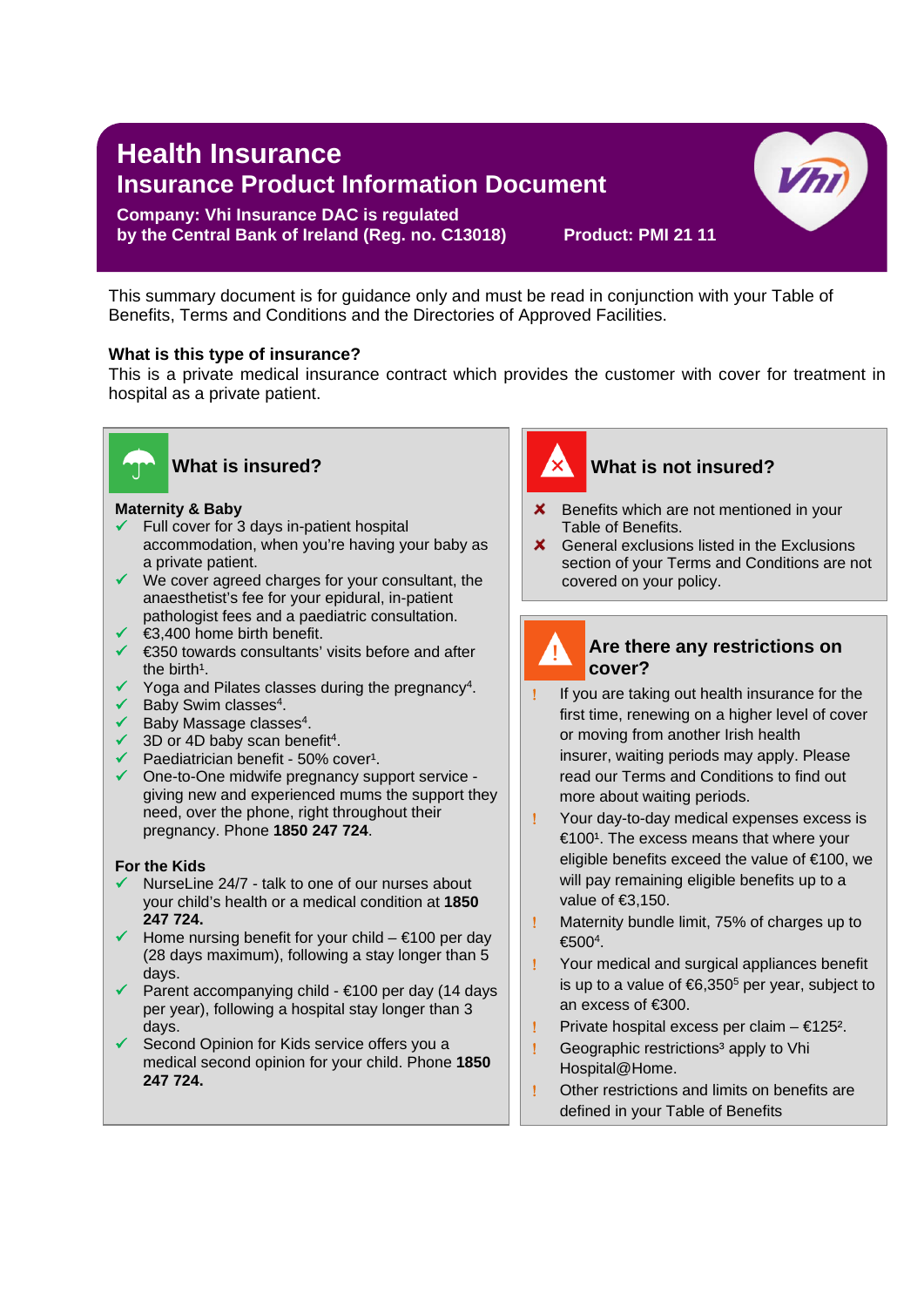

### **What is insured continued…**

#### **Fertility**

 You can avail of benefit towards the cost of specified fertility tests and treatments when carried out in a Vhi participating fertility treatment centre. This programme gives you a benefit towards an initial consultation, fertility tests, egg/sperm freezing and preimplantation genetic testing. Benefit is provided for frozen embryo transfer, IUI and IVF or ICSI treatments. You also get benefit towards fertility counselling and support services.

#### **Your Day-to-Day Medical Expenses<sup>1</sup>**

- $\checkmark$  GP 50% cover.
- $\checkmark$  Consultants 50% cover.
- Referrals to consultant pathologists  $-50\%$  cover.
- $\checkmark$  Consultant radiologists 50% cover.
- $\checkmark$  Dental practitioner €25 per visit (7 visits).
- $\checkmark$  Chiropodists/Podiatrists, Dieticians, Occupational therapists, Speech therapists, Orthoptists 50% cover.

#### **Our Cancer Care Promise**

- Unique genetic testing cover which helps determine if you are at risk of developing, breast, ovarian or colorectal cancer and to ensure any treatment is right for you.
- $\checkmark$  Your plan includes access to new and innovative cancer treatments which may be life-saving and life extending.
- $\checkmark$  Cover for Radiotherapy and Chemotherapy in a range of hospitals (no excess applies).
- Benefit for medical and surgical appliances<sup>5</sup> such as wigs for hair loss, post-mastectomy bra, swimsuit and surgical prosthesis following a mastectomy.
- $\checkmark$  Full cover for mammograms screening in an approved mammogram centre.

#### **Hospital Care**

- $\checkmark$  Public hospitals full cover.
- $\checkmark$  Private hospitals<sup>2</sup>:
	- o Full cover for day care, side room and shared room in most private hospitals (limited cover for certain treatments).
	- o Shared room rate for a private room in most private hospitals.
- Medical costs of in-patient diagnosis and tests are covered too.

#### **Urgent Care**

- $\sim$  As a Vhi customer you can avail of the following exclusive Vhi SwiftCare benefits:
	- o 100% cover for your initial consultation (subject to an excess of €50 per visit)
	- o Follow-up treatment for minor injuries after this consultation for x-rays, tests and medical aids. We pay 50% of the total cost and the maximum you will pay is €100.

#### **Wellness & Prevention**

- Your plan includes cover every 24 months for our health screening programme which is tailored to your stage in life, to help you identify health risks early:
	- o Lifestage screening of up to €185 per screen in a Vhi Medical Centre.

#### **Mental Health**

- In-patient mental health treatment for up to 100 days.
- Mental health therapy sessions  $E$ 75 per visit (12 visits).
- $\checkmark$  91 days in-patient treatment for alcoholism, drug or other substance abuse in any five-year period.
	- o You can access confidential counselling and information services to assist in coping with personal, work, financial or legal issues.

#### **Overseas Cover**

- Cover up to €100,000 for medical emergency treatment in a hospital.
- Treatment that is not available in Ireland is covered up to €100,000, as long as it's approved in advance.